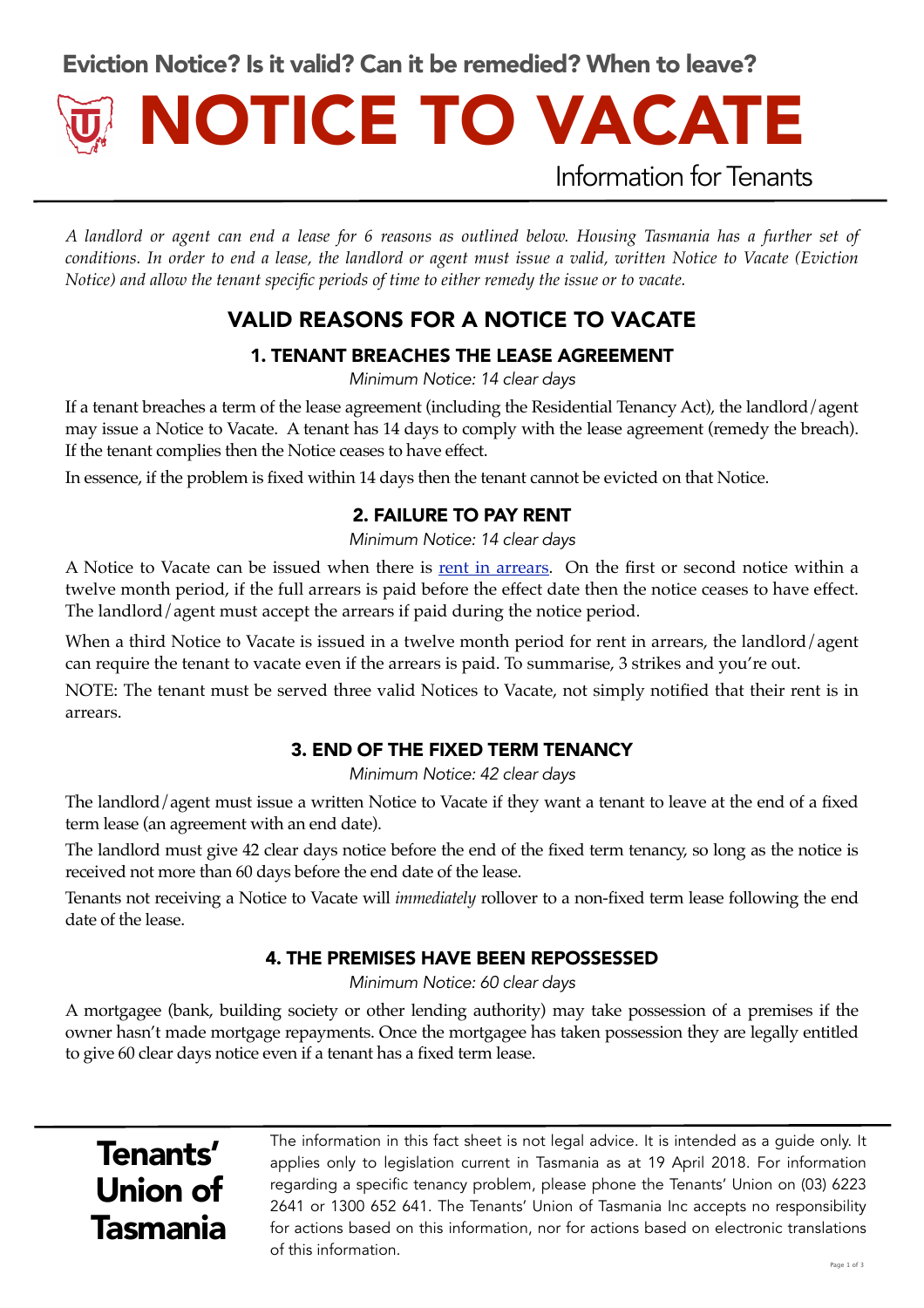#### 5. SALE, SIGNIFICANT RENOVATION, CHANGE OF USE OR OWNER'S FAMILY USE OF PREMISES

#### *Minimum Notice: 42 clear days*

A tenant on a fixed term lease cannot be evicted using this reason. A tenant on a NON-FIXED term lease can be given 42 days to leave the property if it is to be sold (not just an intention to sell), if it is being renovated (major or structural and requires tenants to leave) or the use of the premises is changing (no longer a rental property).

If the dwelling is to be used by an owner's partner, son, daughter or parent, a parent of the owner's domestic partner or a person who is substantially dependent on the owner.

#### 6. SUBSTANTIAL NUISANCE AT THE PREMISES

#### *Minimum Notice: 14 clear days BUT can be immediate if through Court*

A landlord/agent can issue a Notice to Vacate if a tenant causes problems of a substantial nature. Usually a substantial nuisance is one that cannot be remedied. Having too many parties can be remedied, violence involving neighbours cannot.

Also note that landlord/agents or tenants may apply to the court for immediate termination of an agreement if the other party to the agreement:

- causes, permits or is likely to cause damage to the premises or neighbouring premises, or
- causes or is likely to cause physical injury to them or occupants of neighbouring premises

#### 7. HOUSING TASMANIA and COMMUNITY HOUSING PROVIDERS

Minimum Notice: Varies from14 to 90 clear days

There are four additional reasons to evict tenants who live in public or community housing properties (with notice periods in brackets):

- a) Exceeding income and asset thresholds (90 clear days).
- b) Not requiring all bedrooms in a 4 bedroom property and alternative premises are offered (28 clear days)
- c) Not requiring special facilities in a modified premises and alternative premises are offered (28 clear days).
- d) Being away from the premises for more than 8 weeks continuously without approval (14 clear days).

However, eviction must not result in unreasonable financial or social disadvantage to the tenant.

# FORMAT OF NOTICE TO VACATE

For a Notice to Vacate to be **valid** it must be in **writing** and contain **all** of the following:

- 1. Date of serving the Notice
- 2. Name of the tenants
- 3. Name of the landlord
- 4. Address of the premises
- 5. Detailed reasons why the Notice is being issued not just a statement of the Section breached
- 6. Date on which the Notice takes effect

In calculating the notice period, the landlord/agent should not include the day on which the Notice is received, but it should include the date the Notice takes effect.

If there is a mistake in the Notice to Vacate, it can be argued that the Notice is invalid and a new one may need to be issued. A new Notice to Vacate will restart the notice period and it cannot be backdated.